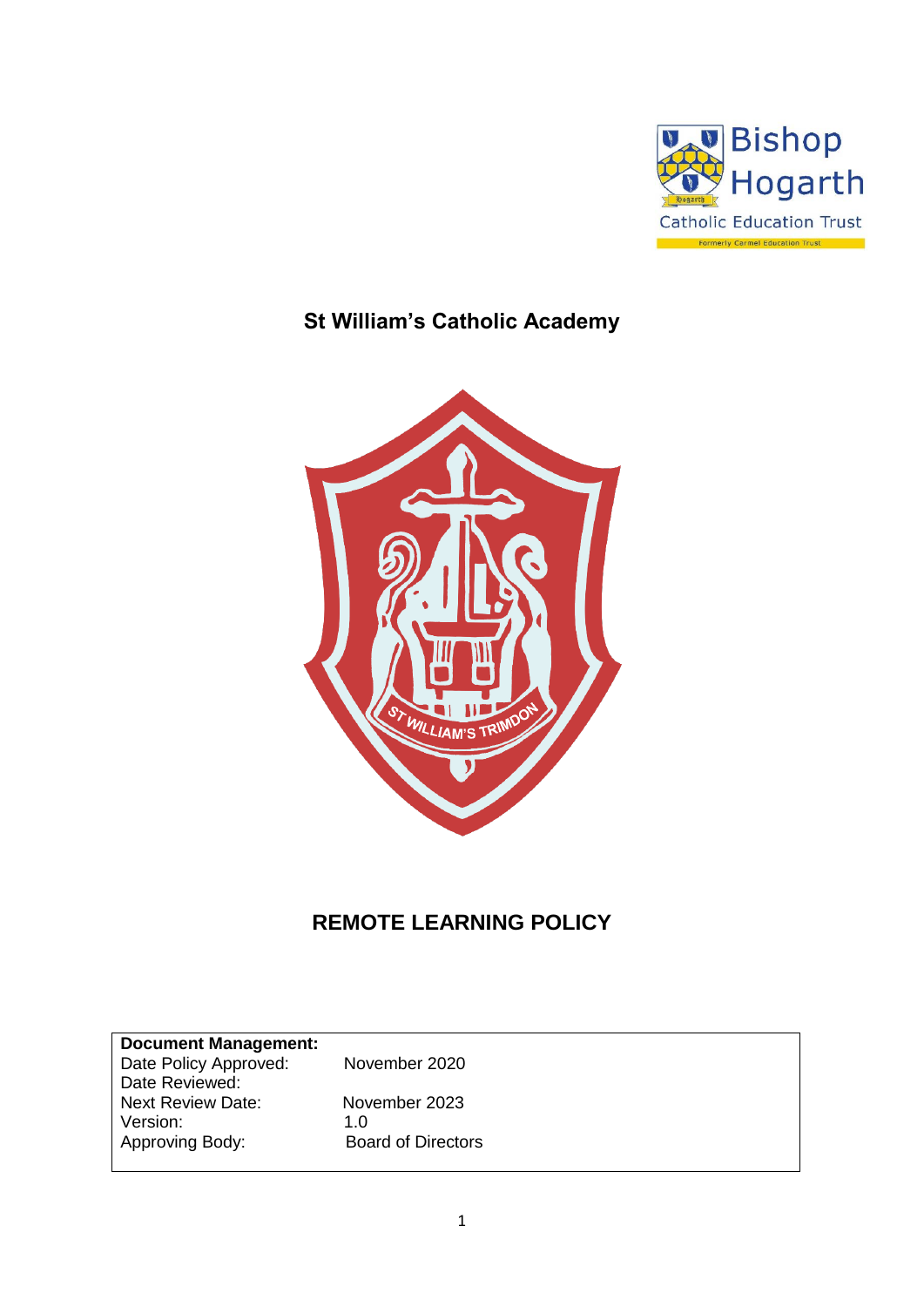## **Remote Learning Policy**

## **Context**

As a Catholic Educational Trust, we believe every pupil and student is made in the image of God, each one special and unique and we strive to ensure all pupils and students gain the best education at all times.

This policy aims to set out the intention of BHCET schools in order to ensure the highest quality education in exceptional circumstances.

All schools in the Trust believe the best education is when there is good communication, collaboration and support between the teachers, pupils and family.

This policy aims to guide staff, parents and students as to the expectations for remote learning and teaching in the exceptional case that the School site may become inaccessible, or have restricted access. Reasons for this include, but are not limited to:

- Extreme or inclement weather
- A local or national disease
- Loss of utilities such as electricity, heating or water.

This policy covers any circumstance during which it is not possible for the School to deliver the curriculum on site. This policy does not apply to individual students / teachers who are unable to attend School e.g., in the case of illness or an approved absence. In such cases, the usual arrangements for absence will apply.

## **Excellent Teaching**

The Trust believes high quality teaching is founded on evidence-based research.

The Education Endowment Foundation (EEF) has found that the effectiveness of remote teaching is determined by many of the same factors as determine the effectiveness of live classroom teaching. For example:

- **L**earning Goals: that follow a purposeful sequenced curriculum that benefits form the advantages of metacognition
- **E**ngagement Pupils: ensuring pupils receive clear explanations, modelling and a variety of learning strategies
- **A**ctivities: supporting growth in confidence with new material through scaffolded practice and the opportunity for the application of new knowledge or skills
- **R**eview of learning: enabling pupils to receive feedback on how to progress
- **N**ext steps which include and nurture independent study and meaningful assessment.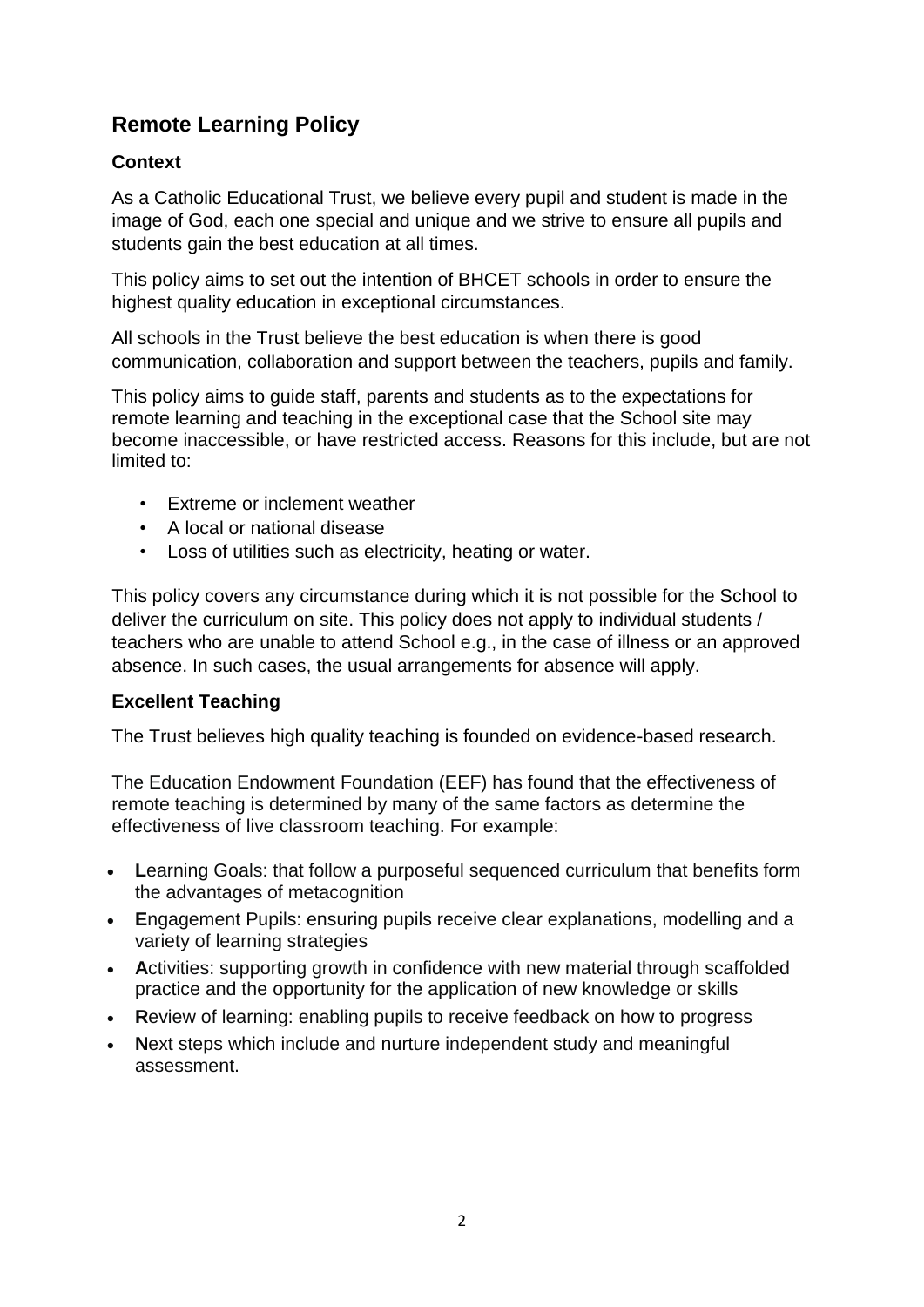## **Continuous Curriculum**

The schools within BHCET are committed to ensuring the curriculum is broad balanced and purposeful. The intent of the curriculum is carefully designed to ensure the sequence of learning sets the right challenge and pace to ensure the best opportunities for progression.

In exceptional circumstances, as detailed above, it is the intention that all Trust schools will use Microsoft TEAMS, with the aim to continue the planned curriculum with some adaption, where necessary, to ensure the teaching online is focused on progress.

Trust schools believe that it is through effective teacher / pupil relationships, nurtured within the classroom, that give pupils the confidence and motivation to progress. Live online lessons and pre-recorded lessons with live questioning and feedback help to build this relationship.

Teaching online will replicate at least some aspects of this interactivity and intentional dialogue, and therefore teaching will be more effective, support pupil motivation and lead to improved progression. In addition, resources and/or textbooks (both 'hard copy' or electronic) could be issued for pupils to use at home to complement and support lessons.

Teaching online will include clear teacher explanations of new content which are sequenced to build on previous learning, targeted questioning, and scaffolded practice.

Teachers will Microsoft TEAMS and may make use of 3<sup>rd</sup> party resources to supplement the teaching materials. Where this is the case the school will only use resources that have been reviewed and deemed suitable. These may include BBC Bitesize, White Rose Maths, Times Table Rock Stars, EdShed, Oak Academy etc

## **Collective Worship**

Collective worship and reflection activities and tasks are provided through class materials on TEAMS and via Facebook and can be used for family reflection and prayer or individual prayer.

## **Physical Education**

Practical Physical Education is a difficult subject to teach remotely. Whilst some aspects of health-related fitness and academic PE can still be taught online other aspects may need to be through demonstrations. Teachers will encourage pupils to take regular physical exercise safely.

#### **Science, Music and Technology**

Subjects with practical components, such as Science, Music and Technology, are difficult to replicate online safely. The use of video and modelled demonstrations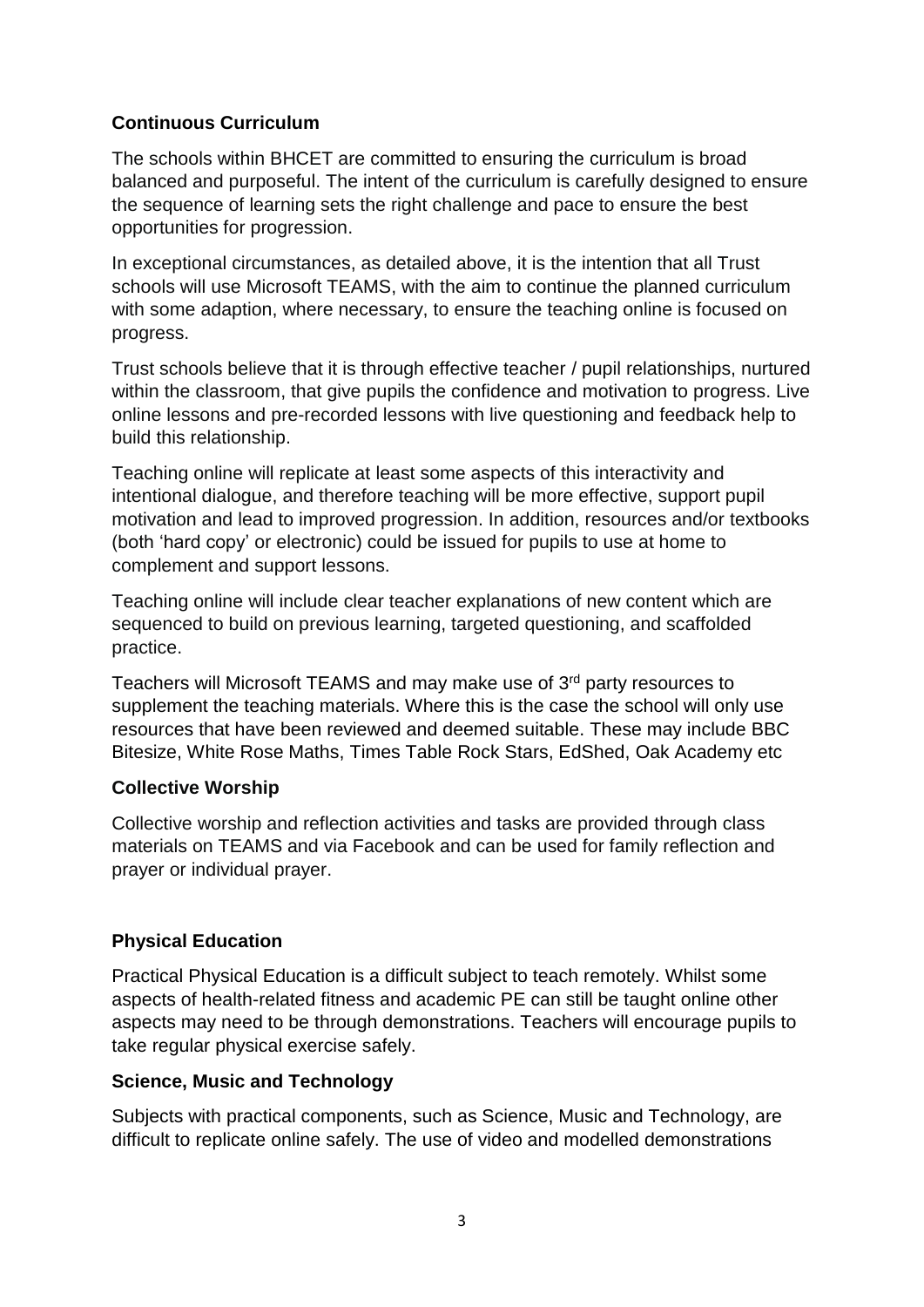may be used to enhance the learning. The curriculum will be adjusted where necessary.

## **Behaviour**

Supporting good behaviour ensures a productive online learning environment for all of our students. Students are expected to join the remote lesson on time (with the exception of those who are unable to do so for good reason) and behave with respect and courtesy throughout the lesson.

All our teachers follow the Whole School Behaviour Policy with regard to discipline and classroom management. Rules and routines are discussed with students so that they are understood clearly. To be effective they should be:

- Fair and consistent
- Realistic and positive.

## **Pastoral Support**

Teachers will keep in regular contact with the pupils in their class. The school will monitor engagement in online learning and identify if there are any factors that are barriers to learning.

Schools are social communities and where possible the Teacher will try to ensure inclusive and engaging strategies.

The school will promote materials for mental wellbeing and PSHE which should be easily accessed by the pupils.

## **SEND**

When delivering remote lessons, teachers will give due regard to the individual learning needs of each of their students. For students with Special Educational Needs and/or Disabilities (SEND), teachers must consider how best to support students with some specific provision and following recommendations as outlined in any Individual Educational Plan (IEP).

Teachers will work with the SENCo where appropriate to ensure the online learning is adjusted, if necessary, to suit the needs of the students with an EHCP

## **EARLY YEARS**

It is recognised that very young pupils are likely to have particular needs which cannot easily be met in some of the ways in this policy. For such pupils, it is likely that the priority will be progress in early reading and possibly some early maths.

In order to support the parents of young children, to ensure continued access to appropriate reading books and resources for early readers, teachers will provide learning resources when it is considered as appropriate to do so.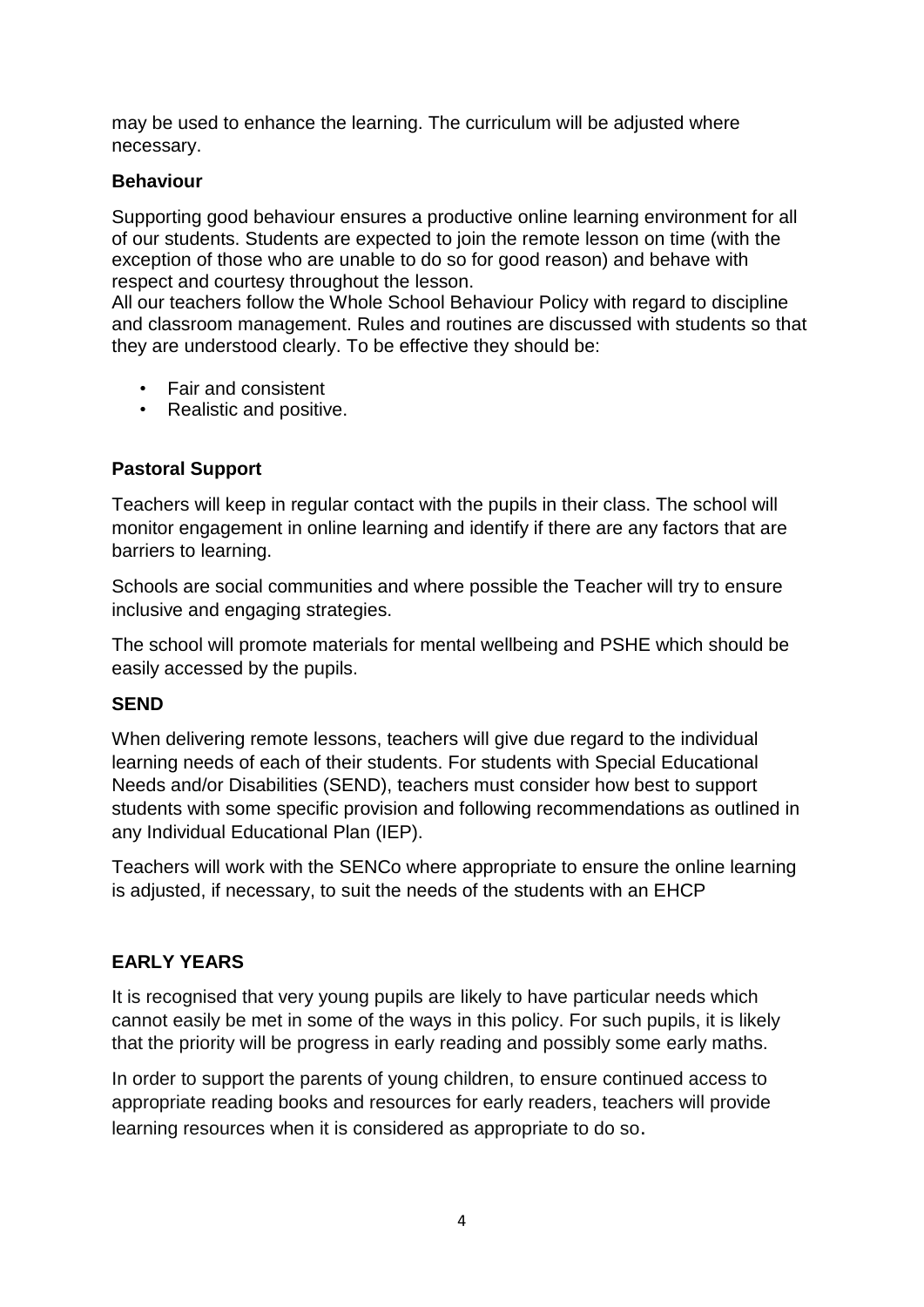For children in Early Years and some primary aged children, a remote learning platform may not always be the most appropriate resource and will be used alongside other measures eg. Reading programmes, work packs, recorded sessions. In all cases children are expected to complete the tasks set and teachers will assess and give feedback using class email systems and through regular telephone contact from staff.

## **Safeguarding**

Safeguarding remains a top priority at all times and a Designated Safeguarding Lead will be available at all times to address any concerns raised through virtual learning and/or onsite learning. We aim to ensure that all tasks and activities that the students undertake during periods of remote learning are safe. Students are expected to follow carefully the instructions of their teacher during lessons. It is important for ensuring online safety and developing a work life balance that:

- 
- Teachers will only communicate through the School-based learning platform • Staff will not give parents, or students, their mobile number or personal email address
- Teachers will be available during their timetabled lesson and will not respond to communications outside normal school hours 8.30am-5.00pm.

During remote lessons, the school learning platform may be used by teachers as a communication tool to deliver lessons and also for pastoral communication with students and/or parents. When using the platform, students are expected to behave as they would in the classroom. This includes:

- Accessing the software in an environment that is quiet, safe and free from distractions
- Ensuring that students are ready to commence the online lesson on time
- Dressing appropriately for the lesson
- Ensuring that additional devices such as mobile phones are switched off for the duration of the remote learning period to avoid distractions and **interruptions**
- Ensuring that all other applications are turned off so that complete focus can be given to the online lesson
- Displaying intellectual courage during lessons and interacting with teachers and peers in a respectful manner
- Starting every online lesson with the camera turned off and microphone on mute until asked a direct question.
- Take care not to display overly personal items in the background  $-$  eg. photographs, lingerie on radiators, etc. to minimise any embarrassment for your child.
- All comments made in any chat facility will be monitored and should be polite and respectful at all times.

## **Serious incidents**